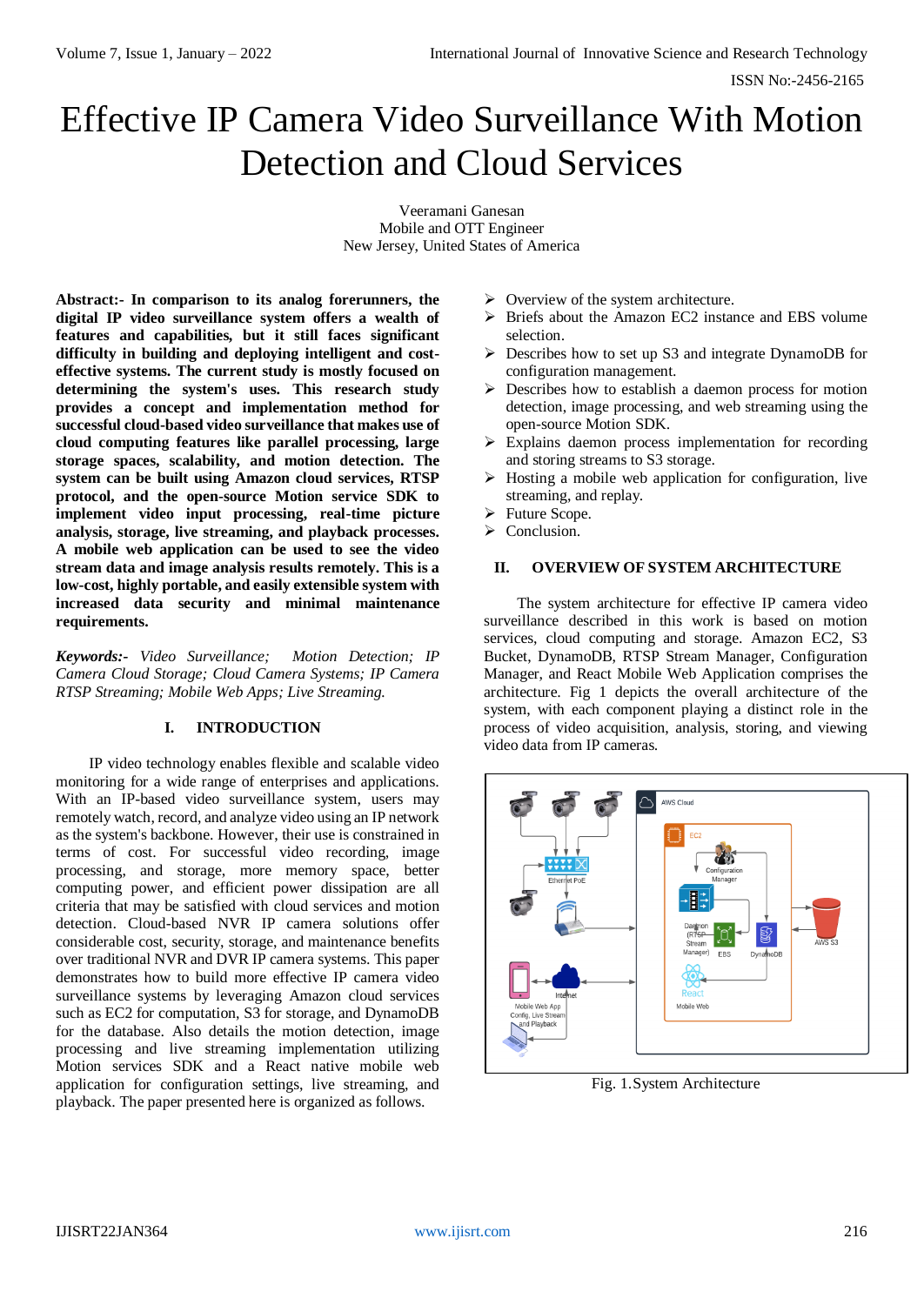#### ISSN No:-2456-2165

#### **III. SELECTION OF AMAZON EC2 AND EBS**

Amazon EC2 provides a variety of instance types with varying CPU, memory, storage, and networking capabilities. For this project, we may use T2 as the general-purpose instance. This instance provides a base level of CPU performance with the flexibility to burst to a higher level as needed depending on our work demand. T2 Unlimited instances will provide adequate performance for the majority of general-purpose workloads without any additional expenses.

| Instance  | vCPU*          | <b>CPU Credits / hour</b> | Mem<br>(GiB)   | Storage  | <b>Network Performance</b> |
|-----------|----------------|---------------------------|----------------|----------|----------------------------|
| t2.nano   | 1              | 3                         | 0.5            | EBS-Only | Low                        |
| t2.micro  | 1              | 6                         | 1              | EBS-Only | Low to Moderate            |
| t2.small  |                | 12                        | $\overline{2}$ | EBS-Only | Low to Moderate            |
| t2.medium | $\overline{2}$ | 24                        | 4              | EBS-Only | Low to Moderate            |
| t2.large  | $\overline{2}$ | 36                        | 8              | EBS-Only | Low to Moderate            |

Fig. 2.Example EC2 Instances

For volume storage, Amazon EBS Solid State Drives (SSD) can be chosen. Amazon EBS offers a variety of choices for optimizing storage performance and cost for our workload. Ubuntu server is the operating system of choice here. This is open-source software that works well with almost any hardware or virtualization platform.

| Ubuntu Server 20.04 LTS (HVM), SSD Volume Type - ami-04505e74c0741db8d (64-bit x86) / ami-0b49a4a6e8e22fa16 (64-bit Arm)                      |
|-----------------------------------------------------------------------------------------------------------------------------------------------|
| Ubuntu Server 20.04 LTS (HVM),EBS General Purpose (SSD) Volume Type, Support available from Canonical (http://www.ubuntu.com/cloud/services), |
| Root device type: ebs<br>Virtualization type: hym<br><b>ENA Enabled: Yes</b>                                                                  |
| Ubuntu Server 18.04 LTS (HVM), SSD Volume Type - ami-0e472ba40eb589f49 (64-bit x86) / ami-0a940cb939351ccca (64-bit Arm)                      |
| Ubuntu Server 18.04 LTS (HVM),EBS General Purpose (SSD) Volume Type, Support available from Canonical (http://www.ubuntu.com/cloud/services), |
| Root device type: ebs<br><b>ENA Enabled: Yes</b><br>Virtualization type: hvm                                                                  |

Fig. 3.Example Ubuntu Server Amazon Machine Image

## **IV. AMAZON S3 SETUP AND DYNAMODB INTEGRATION**

Amazon S3 storage can be used to archive video feeds from IP cameras for later video analysis and playback. S3 offers low-cost storage and makes it simple to manage and securely share video files across the internet. The AWS S3 console is used to construct the S3 buckets. Buckets are objects that can store and retrieve any volume of data from any location. S3 security may be managed using options such as restricting public access and enabling / disabling ACLs etc. Secure transmission can also be achieved by using server-side or client-side encryption utilizing the AES encrypted Key.

|   | Edit default encryption info                                                                                                                 |
|---|----------------------------------------------------------------------------------------------------------------------------------------------|
|   | <b>Default encryption</b>                                                                                                                    |
|   | Automatically encrypt new objects stored in this bucket. Learn more [7]                                                                      |
|   | Server-side encryption                                                                                                                       |
|   | Disable                                                                                                                                      |
|   | <b>O</b> Enable                                                                                                                              |
|   | Encryption key type<br>To upload an object with a customer-provided encryption key (SSE-C), use the AWS CLI, AWS SDK, or Amazon S3 REST API. |
| ۰ | Amazon S3 key (SSE-S3)<br>An encryption key that Amazon S3 creates, manages, and uses for you. Learn more [2]                                |
|   | AWS Key Management Service key (SSE-KMS)<br>An encryption key protected by AWS Key Management Service (AWS KMS). Learn more [2]              |

Fig. 4.S3 Security Settings

Amazon DynamoDB can be used to store IP camera configuration parameters and other user preferences for stream settings and image processing. It is a fully managed NoSQL database service for internet mobile web applications, with built-in security, backup and restore, and in-memory caching. DynamoDB console can be used to create the required tables with partition key, read / write capacity mode and encryption.

| DynamoDB $\geq$ Tables                    |                    |                         |                     |                                   |
|-------------------------------------------|--------------------|-------------------------|---------------------|-----------------------------------|
| Tables (1) Info                           |                    |                         | C<br>Actions $\Psi$ | <b>Create table</b><br>Delete     |
| Q. Find tables by table name              | Any table tag      | $\overline{\mathbf{v}}$ |                     | ۱<br>1                            |
| Name<br><b>Status</b><br>$\blacktriangle$ | Partition key      | Indexes<br>Sort key     | Read capacity m     | Write capacity mode               |
| <b>⊙</b> Active<br>Camera_Config_Settings | camera_id (String) | $\mathbf 0$<br>٠        | Provisioned with    | Provisioned with auto scaling (5) |

Fig. 5.Configuration Settings Table in DynamoDB

# **V. DAEMON PROCESS FOR MOTION DETECTION, IMAGE PROCESSING, AND STREAMING**

The daemon process can be implemented to detect the motion in video streaming using image processing. The open-source c language-based Motion services SDK can be used to perform image analysis that can detect the movement from the camera RTSP streams. Also, we can set the threshold for the motion declaring. The threshold is the number of changed pixels counted after noise filtering, masking, despeckle, and labeling. If motion detects too many birds or moving trees, the threshold number can be adjusted accordingly. Practical values would be from a few hundred to thousands.

Motion is part of the Ubuntu repositories and can be installed with the apt tool as **sudo apt-get install motion**. It can be integrated with the daemon process and run using the configuration settings once installed. Configuration settings can include system control, image processing, motion detection, live stream, and camera parameters. Daemon process can be started or stopped using the **start-stopdaemon**.

Example Motion Configuration Settings as follows

1. System control configuration *daemon on vid\_control\_params saturation=50, contrast=100*

2. Network camera configuration

- *netcam\_url rtsp://camera1ip:port/camera/specific/url* 3. Image processing configuration
- *width 640, height 480, frame rate 20*
- 4. Motion detection configuration *emulate\_motion off, threshold 1500, noise\_level 32* 5. Video output configuration
- *movie\_output on, movie\_quality 45, movie\_codec mkv* 6. Live stream configuration
- *stream\_port 8081, stream\_localhost off*
- 7. Script execution configuration *on\_event\_start, on\_event\_end, on\_movie\_end*
- 8. Web control configuration *webcontrol\_port 8080, webcontrol\_parms 0*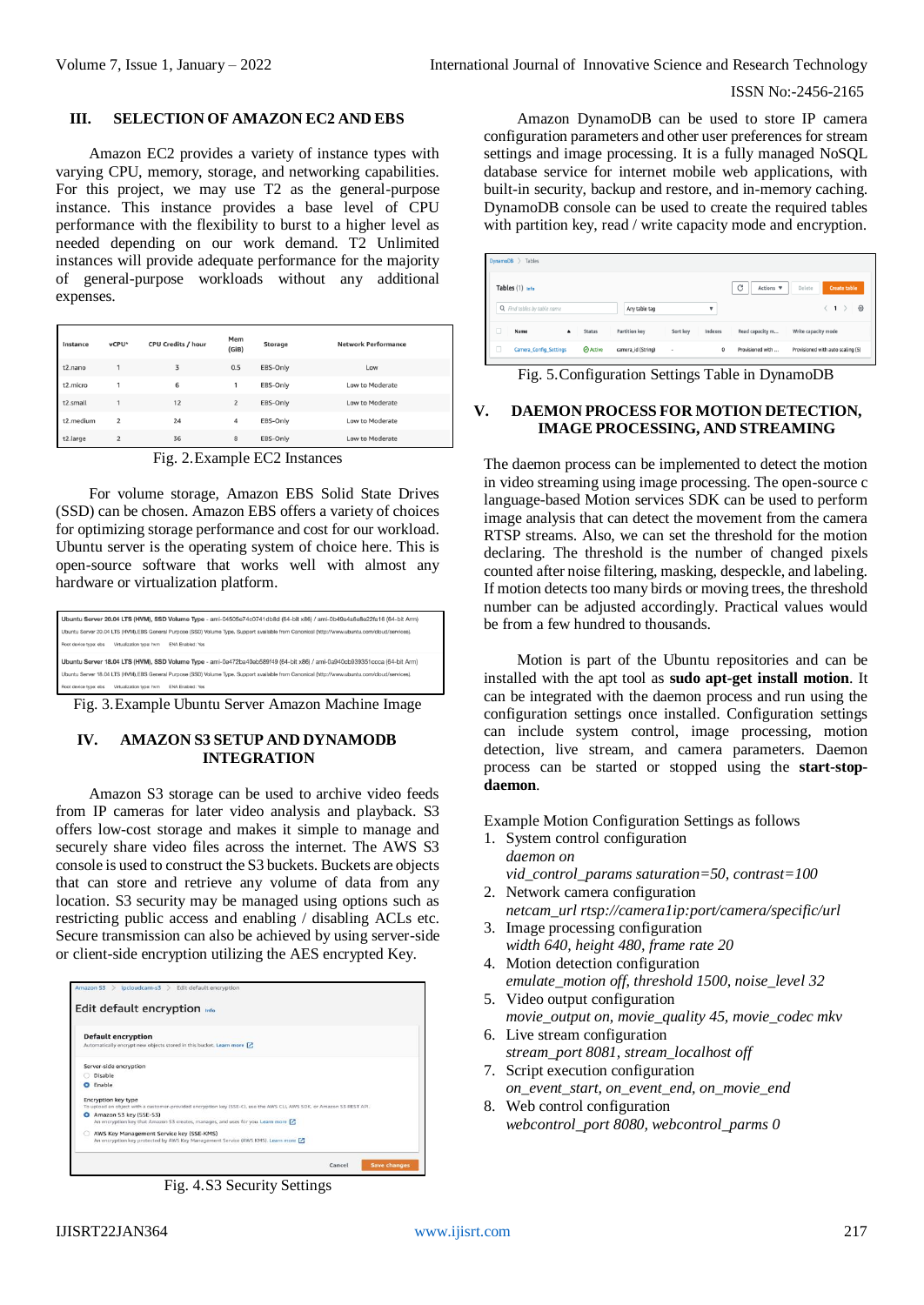ISSN No:-2456-2165

#### **VI. RECORDING AND STORING VIDEO STREAMS TO S3 STORAGE**

The daemon process can record the RTSP streams from the camera using the motion movie output configuration such as movie\_filename, movie\_max\_time, movie\_quality, movie\_bps, movie\_code etc. Motion supports wide variety of container fromats such as mp4, mkv, hevc, mpeg4, flv, mov, swf, mpeg4. We can use mkv because it offers the Matroska container with the H264 codec. The H264 codec provides superior compression with high-quality video while consuming the least amount of bandwidth. The streams are momentarily recorded into the EBS volume and then migrated to the S3 on a regular basis. This frees up space in the EBS for more recording. The process uses the events such as on\_motion\_detected, on\_movie\_start, on\_movie\_end for recording and transferring video streams into S3 storage. Streams can be moved in to the S3 using command *aws s3 mv \${basePath}/\${file}*

*s3://\${bucket\_name}/\${cam\_name}/\$year/\$month/\$day/\$file*

Fig 6 illustrates the system diagram for the RTSP stream manager, a daemon process that contains key components such as Motion Detection and Configuration Manager for image processing, Stream Receiver for receiving streams from the camera sources, Stream Recorder for recording video streams locally, Stream Transferer for sending streams to S3 storage, and Video Playback & Analytics for on-demand playback and live streaming.



Fig. 6.Daemon Process System Diagram (RTSP Maanger)

# **VII. MOBILE WEB APP FOR LIVE STREAM AND PLAYBACK**

The mobile web apps can be used to access the live stream and playback. It may also be used to give camera and motion detection settings for streaming, recording and image processing. This application can also be used to provide user settings. Mobile web apps are lightweight, cost effective, and simple to access in any operating system, utilizing browsers on both mobile and desktop computers. Mobile web apps can be built using ReactJS which has excellent cross platform compatibility and can be hosted on AWS, which delivers a low cost, dependable, scalable, secure, and high-performance infrastructure for the most demanding online applications. AWS has several alternatives for web app hosting, including EC2, S3, Amplify, LightSail, and more. For this work Amazon EC2 is the preferred solution since it is already available in our eco system with Ubuntu server and that can be an affordable environment to perform this task.

To host mobile web applications in EC2 requires some software installations such as Curl: It is a tool used to transform data to and from Ubuntu server, Node.js: Opensource cross platform runtime for developing server side and networking applications, Yarn: It is a package manager alternate to NPM, Nginx: Open-source software for web serving, reverse proxying, caching, load balancing and media streaming, PM2: PM2 is a production runtime and process

manager for Node.js applications, we will use it instead of using NPM start to run our application, SSH: Secure Shell used to login into EC2 Ubuntu server from remote computer using private and public keys, both are generated by AWS.

#### **VIII. FUTURE SCOPE**

The proposed system currently utilizes the H.265 codec for encoding, which may be changed with H.266 an emerging compression standard with 50% greater compression rates than H.265. This reduces bandwidth and storage space even further, lowering the cost. Using video analytics improves surveillance system efficiency, decreases security burden, and allows you to capture the full value of security footage by making your IP camera system more intelligent in its operation. Video analytics can be built with Amazon Rekognition Video, a cloud service that delivers easy-tointegrate and cost-effective analytics tools. Mobile web apps can be upgraded with Amazon Amplify for quicker development, simpler deployment, and greater app performance while only paying for the services used. React web applications can be developed with the open source Amplify framework, which includes the Amplify CLI (Command Line Interface), Amplify Libraries, and Amplify UI Components, making app development considerably easier and faster. Amplify allows both manual and automatic continuous deployment using CI/CD pipeline.